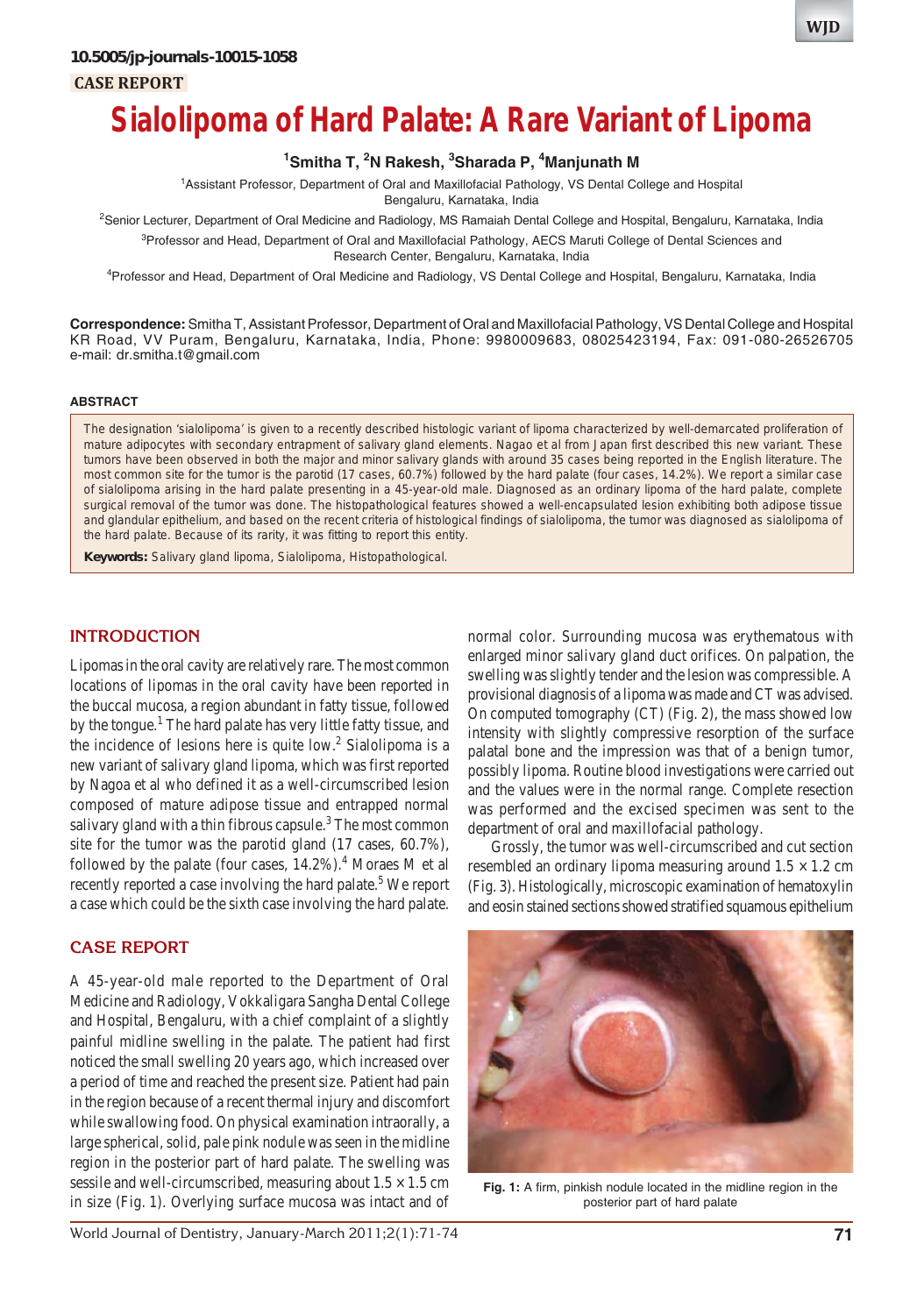

**Fig. 2:** Computed tomography (CT) showed a uniform spherical mass with low intensity



**Fig. 5:** H and E sections showing proliferation of mature adipocytes and the presence of entrapped salivary gland parenchyma (original magnification 10×)



**Fig. 3:** Cut section of the gross specimen measuring around  $1.5 \times 1.2$  cm



**Fig. 6:** Combined Alcian blue and PAS special stain showing atrophic mucous acini and marked dilation of the duct seen admixed with mature adipose tissue (original magnification 10×)



**Fig. 4:** H and E sections showing stratified squamous epithelium overlying the lesion proper and a demarcation of the tumor from the surrounding connective tissue (original magnification 4x)

overlying the lesion proper which was well circumscribed (Fig. 4). The lesion showed an admixture of adipose cells and glandular components consisting of effaced acinar units (Fig. 5). Some sections showed salivary duct dilatation and few areas showed normal salivary gland tissue. All these features were suggestive of sialolipoma. A combined special stain of Alcian blue and PAS demonstrated the mucous salivary glands and dilated duct (Fig. 6). A final diagnosis of sialolipoma was made and reported after analyzing the literature reviews.

## **DISCUSSION**

Although lipoma is a common soft tissue tumor, oral lipoma, especially salivary gland lipoma, is rare. It is well known that major salivary glands are the most common anatomical location of the lipomas in the oral and maxillofacial region. Several histological variants, but not ordinary lipomas are found in salivary glands, e.g. angiolipoma, pleomorphic lipoma, spindle cell lipoma and lipoadenoma.<sup>1</sup> Fregnani et al in their analysis of 46 cases of intraoral lipomas showed that the most common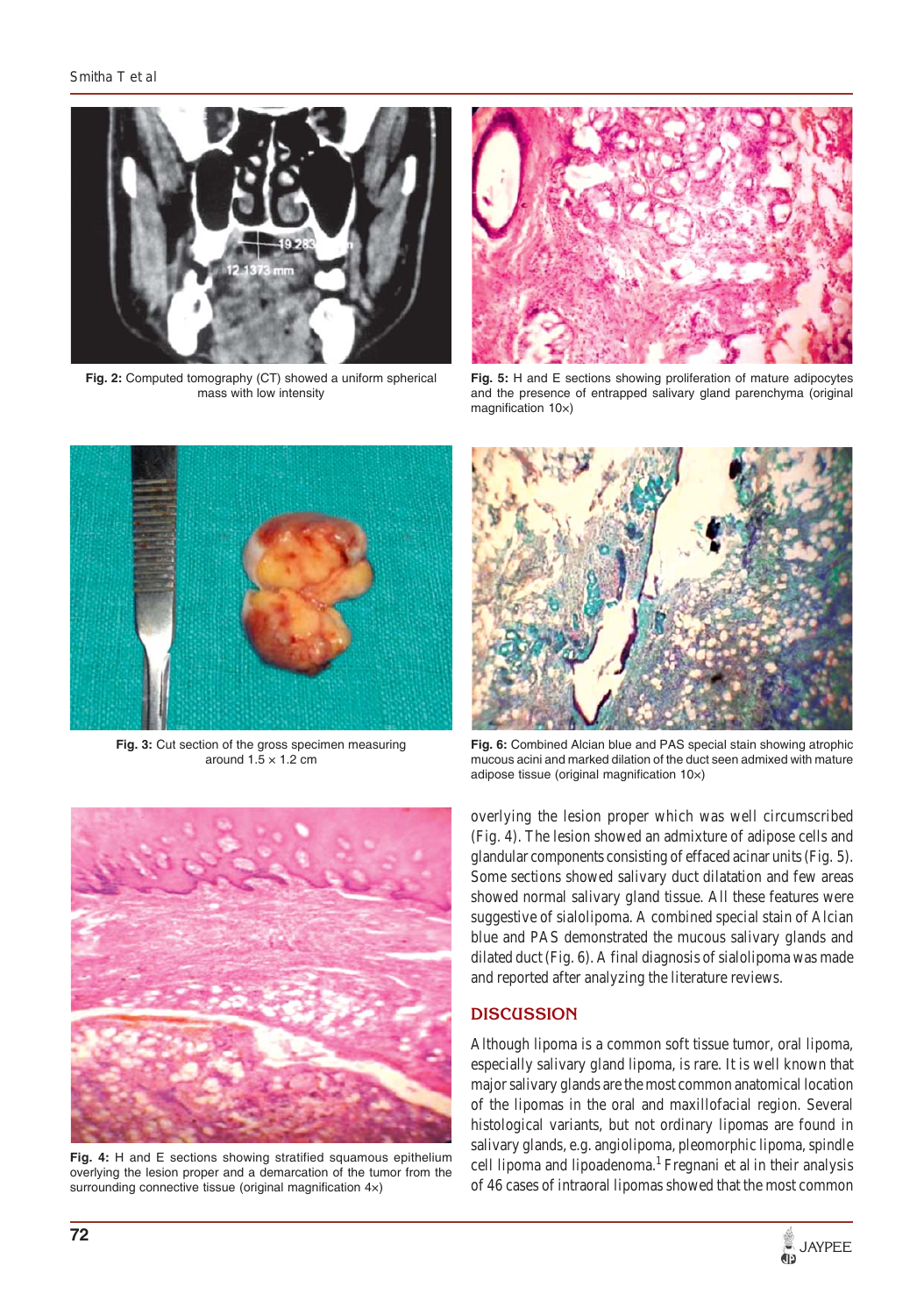histopathological subtype is the ordinary lipoma followed by the fibrolipoma.<sup>2</sup> Lipomas in the hard palate are rare owing to the very little adipose tissue.<sup>1,2</sup> In fact, very few cases, only around eight cases of conventional lipomas have been reported till date in the hard palate.<sup>1</sup> Davis and Flaggert et al in their reviews of lipomas have reported three cases of angiolipoma, two cases of fibrolipoma and one case of ordinary lipoma in the hard palate.<sup>6,7</sup>

Nagoa et al retrospectively reviewed 2,051 cases of surgical specimens of salivary gland tumors and found seven cases, five in the parotid gland, one in the soft palate and one in the hard palate, showing features, i.e. the tumors were well circumscribed and encapsulated by thin fibrous tissue and were composed of mature adipose tissue and salivary gland; and tissue that was clustered or peripherally located within the tumor. They also came up with the concept of a new variant of lipomatous tumor, which they termed "sialolipoma", occurring in the salivary glands and showing the histologic features defined above.<sup>3</sup> In our present case, the tumor was situated in the hard palate showing salivary gland tissue within mature adipose tissue with fibrous encapsulation, which lead us to diagnose it as sialolipoma after clinical and histopathological correlation.

Since Nagao et al presented seven cases of the new variant of lipoma, sialolipoma, many new cases are reported till date. Sialolipomas share similar clinical features with conventional lipomas of the salivary glands. A literature search by Okada in 2009 revealed a total of 24 cases of sialolipoma, affecting the minor and major salivary glands in 11 and 13 cases. The data for sialolipomas indicate that all of the cases affecting the minor salivary glands occurred in adults (average age 64 years) whereas among cases affecting the major salivary glands three were pediatric (newborn, 3 and 11 years), and the average patient age was 41 years. Sialolipoma of the major salivary glands showed a male predilection, whereas no distinct sex predilection was evident for cases affecting the minor salivary glands. Minor salivary gland sialolipomas tended to be smaller (average greatest dimension 17 mm, compared with major salivary gland sialolipomas, 39 mm), despite having a longer duration time (all being present for more than a year).<sup>8</sup>

Our case presented in the hard palate involving the minor salivary glands with a history of swelling for almost 20 years and measured around 15 mm. In the latest report, Moraes M et al analyzed 35 cases of sialolipoma reported in the English literature. Of these 35 cases, 16 cases were located in minor salivary glands. Gender was identified in 14 of these cases with four males (28.5%) and 10 females (71.5%). The age distribution was from 27 to 84 years (mean, 61.6 years) and the tumor size ranged from 0.9 to 4 cm (mean, 1.7 cm). The most frequently reported clinical presentation was of a painless swelling  $(56.3\%)$ .<sup>5</sup> Our case was in a 45-year-old male and had developed pain in the region of swelling because of a recent thermal injury.

Some reports have documented the CT and/or MRI findings of sialolipoma and stated that these imaging modalities may be diagnostically useful because sialolipoma appears as a wellcircumscribed tumor with a low-intensity CT signal and high

MRI intensity.<sup>8,9</sup> In our case, CT showed a low-intensity CT signal, and MRI was not carried out. Okada et al in their review of sialolipomas have compared the clinical and histopathogical features. They found both minor and major salivary gland sialolipomas showed atrophy of the glandular component, duct dilatation, lymphoid infiltration and oncocytic metaplasia, whereas periductal fibrosis was evident only in cases involving the minor salivary glands. They analyzed that proliferation of adipose tissue in the minor salivary glands would cause saliva retention in the duct and microcirculation disturbance, resulting in common histological changes, such as duct dilatation and glandular atrophy. Histopathologically, they categorized the pathological findings which included duct dilatation (9 cases), atrophy of the glandular component (7 cases), periductal fibrosis (5 cases), lymphoid infiltration (3 cases), enlarged congested vessels (3 cases), oncocytic (2 cases) and squamous ductal metaplasia (1 case), myxoid degeneration (1 case) and peripheral nerve involvement (1 case). Excision was performed in all cases they had reviewed, and none of them recurred. They concluded that there were some clinical and histopathological differences between sialolipomas affecting the minor and major salivary glands.<sup>8</sup> Histologically, in our case, there was atrophy of the glandular components and few areas showed effaced acinar units. Abnormal ductal dilatation was seen in one area and there was no lymphoid infiltration or oncocytic metaplasia seen in our case. Excision was performed in our case and it has not recurred till date.

The differential diagnosis, histopathologically, for sialolipoma is lipoadenoma, $10$  pleomorphic adenoma with extensive adipose tissue<sup>11</sup> and lipomatosis.<sup>12</sup> Yau reported a case of lipoadenoma which was composed of neoplastic adipose tissue and neoplastic ductal components without normal acinar cells. Yau and Lin et al concluded that the presence of acinar cells allowed the differentiation of sialolipoma from lipoadenoma.8,13 Lin et al reported a rare case of pleomorphic adenoma with extensive adipose tissue. They concluded that the presence of normal salivary gland tissue with ductal dilatation and fibrosis were the features that could distinguish sialolipoma from pleomorphic adenoma.<sup>13</sup> Okada and Lin et al have distinguished lipomatosis from sialolipoma by the presence of a fibrous capsule which occurs in sialolipoma but is absent in lipomatosis.<sup>8,13</sup> Okada from their immunohistochemical study observed that the glandular components of the tumor showed the same reactivity as the existing normal palatal gland, and had low proliferative activity, suggesting secondary entrapment. Furthermore, in their review they noticed the duct dilatation was recognized in all cases. They concluded that the low proliferative activity of the glandular component suggests that the entrapment is not attributable to true neoplasia, but occurred secondarily.<sup>8</sup>

In conclusion, the presence of residual salivary gland units in amid lipomatous proliferation is a rare event in oral cavity. Sialolipoma, the new variant of lipoma, can occur in any location